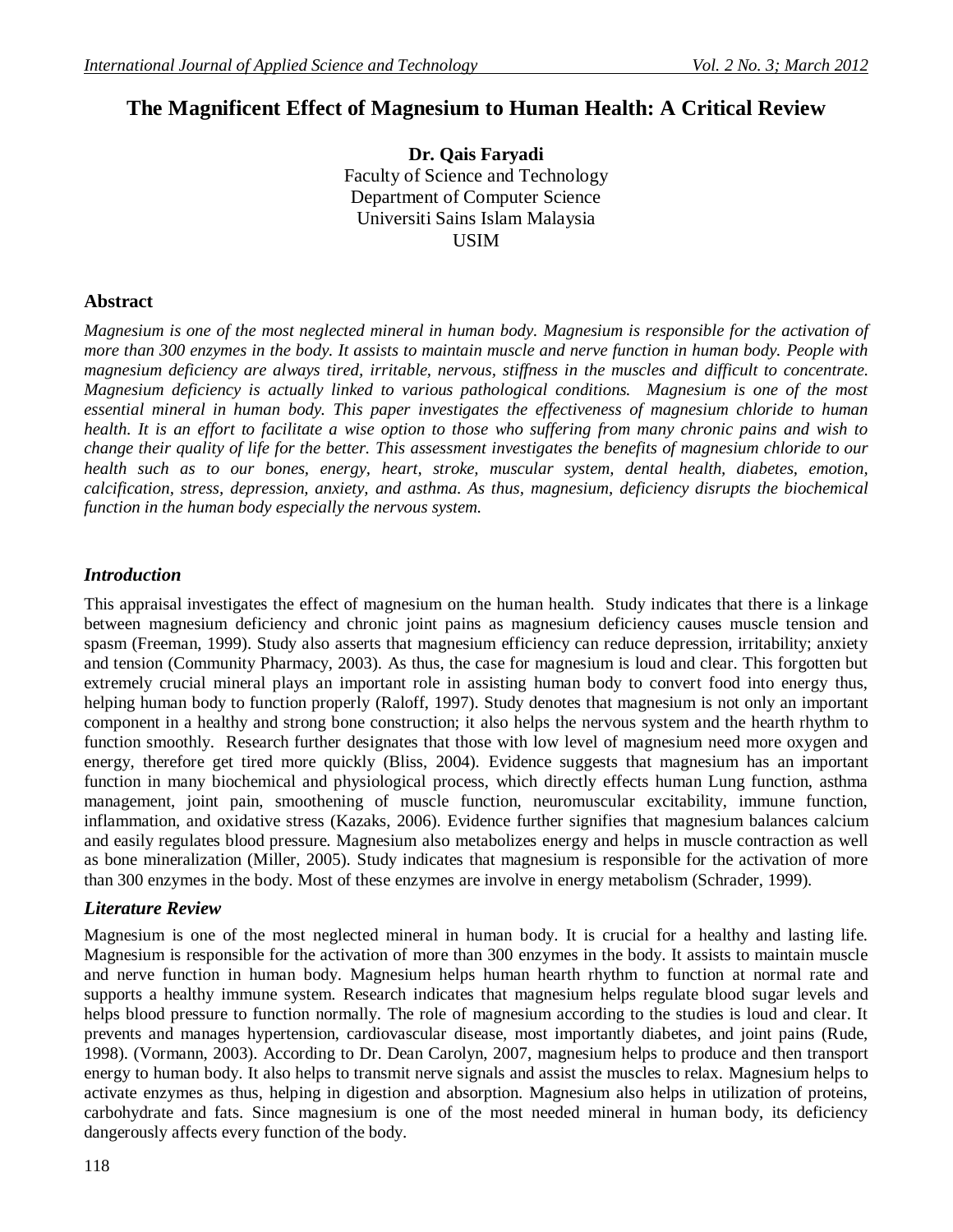According to Sircus, 2007, magnesium is the most important mineral, which regulates and smoothens human cells. It also maintains and balances the electrical signals in the body. Our muscles need magnesium to function smoothly. Magnesium is also essential for the formation of bones and teeth. " *Magnesium deficiency certainly qualifies as a principal cause of disease. No matter what we do with our hearts, postures, or medical treatments, there is simply nothing we can do to adequately enhance our state of health when magnesium supplies are less than adequate in our bodies*" says Sircus (2007). Researchers profess that magnesium deficiency can cause many problems such as back pain, neck pain and joints pains. In this study those participants who used magnesium improved their chronic lower back pain by 49% reduction (Lukaczer, 2008). As such this initiative will seek to research, critically evaluate the linkage between magnesium and joints pain among the Malaysian adult population. As such, magnesium deficiency dangerously affects every system of human body. Magnesium deficiency is one of the major factor in many sever illness such as heart attack, heart disease, asthma, anxiety, depression, fatigue, diabetes, migraine and panic attack.

As thus, magnesium deficiency is a serious condition in which there is an insufficient amount of magnesium in the body to help the proper function of various organs in the body. People with magnesium deficiency are always tired, irritable, nervous, stiffness in the muscles and difficult to concentrate. Research further claims that magnesium deficiency is actually linked to various pathological conditions. Magnesium is one of the most essential mineral in human body. It is an intracellular ion and works as a cofactor for more than 300 enzymatic reactions (Manuel, et.al, 2009). Study further shows that magnesium (deep-sea water) indicates the possibility that it can improve obesity and diabetes. It also helps to increase the glucose disposal from human body. Magnesium in fact, is an antidiabetic and anti-obesity, says Yun, et, al. (2009).

#### *Magnesium and Bones*

An estimated 60 to 65 percent of magnesium is located in our teeth and bones with the remainder residing in other parts of the body, including muscles and body fluids. A research paper presented by Dr. Barnett, an outstanding bone surgeon, at the Annual Texas Medical Association Meeting in Dallas (May 6, 1952) indicated that people in Deaf Smith County, Texas, had a lower incidence of tooth decay and faster healing of broken bones compared to Dallas County residents. It was noted that magnesium levels of Deaf Smith County residents were five times higher as compared with those of Dallas County residents. Dr. Barnett further observed that the diet of Deaf Smith County residents contained plenty of magnesium, vitamin C and protein.

## *Magnesium and Energy*

This almost forgotten but extremely crucial mineral plays an important role in assisting the human body convert food into energy thus, helping the body to function properly (Raloff, 1997). Magnesium activates ATP (adenosine triphosphate) which is a vital energy storage molecule in the body. In short, without magnesium there will be neither life nor movement. According to Dr. Carolyn Dean (2007), magnesium helps in the production and transportation of energy in our bodies. It also helps to transmit nerve signals and assists the muscles to relax. People with low levels of magnesium are quickly tired and need more oxygen and energy (Bliss, 2004). Magnesium is also needed in energy metabolism and helps in muscle contraction (Miller, 2005).

## *Magnesium and the Heart*

Research indicates that magnesium helps to regulate blood sugar levels and blood pressure. Magnesium prevents and manages hypertension and cardiovascular disease (Rude, 1998; Vormann, 2003). According to these two studies, after magnesium was introduced to patients for about five weeks, symptoms of chest pain, anxiety, palpitation, low energy, faintness and breathing difficulties were considerably reduced. Another study showed that taking 625 milligrams of magnesium daily in the diet reduced hypertension in high blood pressure groups (Montoyama, 1989). A double-blind placebo-controlled study indicated that individuals taking 411 to 548 milligrams of magnesium in their daily diet improved their systolic and diastolic blood pressure significantly (Itoh, 1997). Leading researchers in magnesium reported that around 70 to 80 percent of participants in their research had borderline hypertension and depressed blood-ionized magnesium levels (Altura, 1995). In a similar research, it was found that about 60 percent of 141 participants with critical symptoms of Mitral Valve Prolapse had magnesium deficiency, compared with only 5 percent in the control group.

[ht](h)tp://www.magnesiumdirect.com/pubstudies.aspx , *(Mitral Valve Prolapse is a disorder where the mitral valve of the heart fails to completely close off one of the chambers in the heart during contraction.)*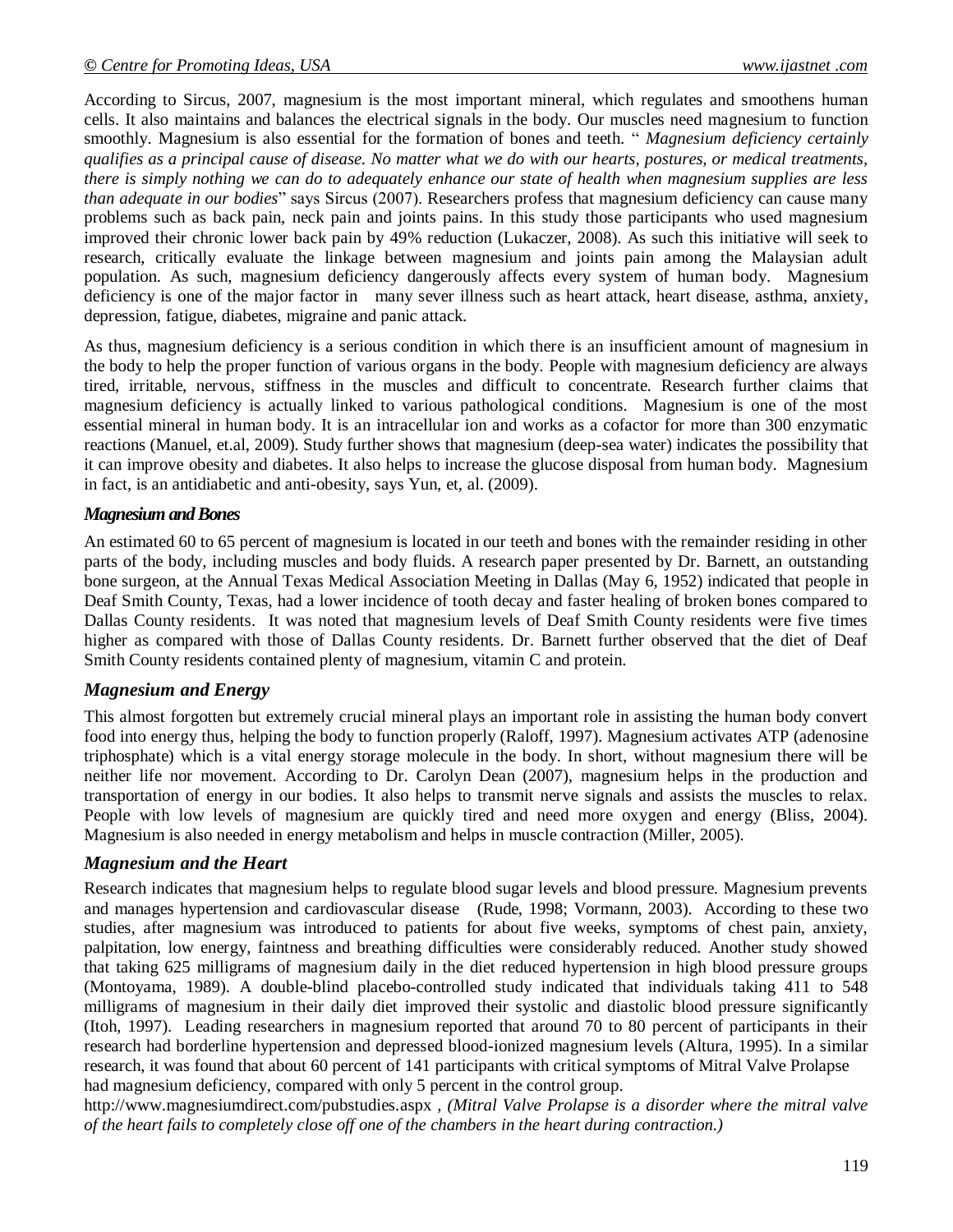# *Magnesium and Stroke*

Stroke occurs when the blood flow into the brain is blocked. The blockage is caused either by blood clot or a burst blood vessel. A stroke can cause death, paralysis, loss of memory or speech retardation. Magnesium helps blood flow in the body. Thus, a diet high in magnesium may prevent the risk of a stroke. Studies conducted in three hospitals in New York showed that about 98 stroke patients showed signs of significant magnesium-ion deficiency. The stroke patients also showed high calcium to magnesium ratio, indicating an increased vascular tone and cerebral vessel spasm (Yang, 1998). A study conducted in Taiwan showed that a high level of magnesium in Taiwanese drinking water was correlated with a lower incidence of stroke (He, 2006).

# *Magnesium and the Muscular System*

Our muscles need magnesium to function smoothly. "*Magnesium deficiency certainly qualifies as a principal cause of disease. No matter what we do with our hearts, postures, or medical treatments, there is simply nothing we can do to adequately enhance our state of health when magnesium supplies are less than adequate in our bodies*" says Mark Sircus (2007). Magnesium deficiency can cause many problems such as back pain, neck pain and joint pain. In a study, participants who used magnesium reduced their chronic lower back pain by 49% (Lukaczer, 2008). There is a link between magnesium deficiency and chronic joint pain since magnesium deficiency causes muscle tension and spasm (Freeman, 1999).

## *Magnesium and Dental Health*

Study by Rodale & Taub, (1971) tested the content of magnesium and calcium in extracted teeth of seven subjects who received magnesium compounds. The results indicated that participants who took magnesium experienced fewer cavities compared with those who did not. The study further concluded that calcium by itself did not prevent caries and that it required stabilization by magnesium. In cases of magnesium deficiency, calcium tended to aggravate the situation. A study published in the *Journal of the Southern California Dental Association* in December 1963 reported that refined food in the diet of rats increased the incidence of caries. In this study, the researchers compared the effect of refined white flour and whole-wheat flour on the rats. Whole-wheat flour contained 113mg of magnesium while white flour contained only 25mg. of magnesium (per meal). When the researchers substituted the wheat flour with white flour, thereby depriving the rats of a large magnesium source, the rats suffered more caries. A similar study was conducted on humans on April 29, 1961 (Rodale, 1961), and published in *Nature (London).* In this research 200 participants ranging from five to 56 years of age, who were given alkaline phosphate for three years, had a reduction in the number of surface cavities. Upon further investigation, it was found that it was magnesium in the phosphate compound – and not phosphate itself – that hardened the surface of the teeth and reduced the cavities.

## *Magnesium and Electrolyte*

Magnesium is crucial for the maintenance of the electrical balance in the body. It also helps to regulate metabolism in the cells. Too much calcium without an adequate amount of magnesium irritates the nerve cells in the brain and results in repeated electrical impulses being sent. This creates energy loss and death of the cells. According to Mark Sircus (2007), magnesium is the most important mineral for cellular function. It also maintains and balances the electrical signals in the body.

## *Magnesium and Diabetes*

Research has shown that magnesium regulates sugar levels in the blood, preventing it from rising uncontrollably. In investigations on three groups i.e. 85,000 women in Harvard's Nurses Health, 43,000 men in its Health Professionals Follow-Up Study and 40,000 women in the Iowa Women's Health Study, sufficient intake (300-400 mg per day, according to body weight) of magnesium in the food was found to decrease the likelihood of developing Type 2 diabetes. In these studies, participants with lower magnesium intake showed signs of diabetes because a considerable amount of magnesium was lost in the urine (Altura, 1997). Magnesium might even resolve the problems of obesity and diabetes by helping to increase glucose metabolism in the body. In fact, magnesium is an anti-diabetic and anti-obesity mineral, says Yun, et al. (2009).

## *Magnesium and Emotion*

Mark Sircus in his book *Transdermal Therapy* says that, "*Magnesium is essential in regulating the central nervous system excitability thus magnesium deficiency may cause aggressive behavior, depression or suicide.*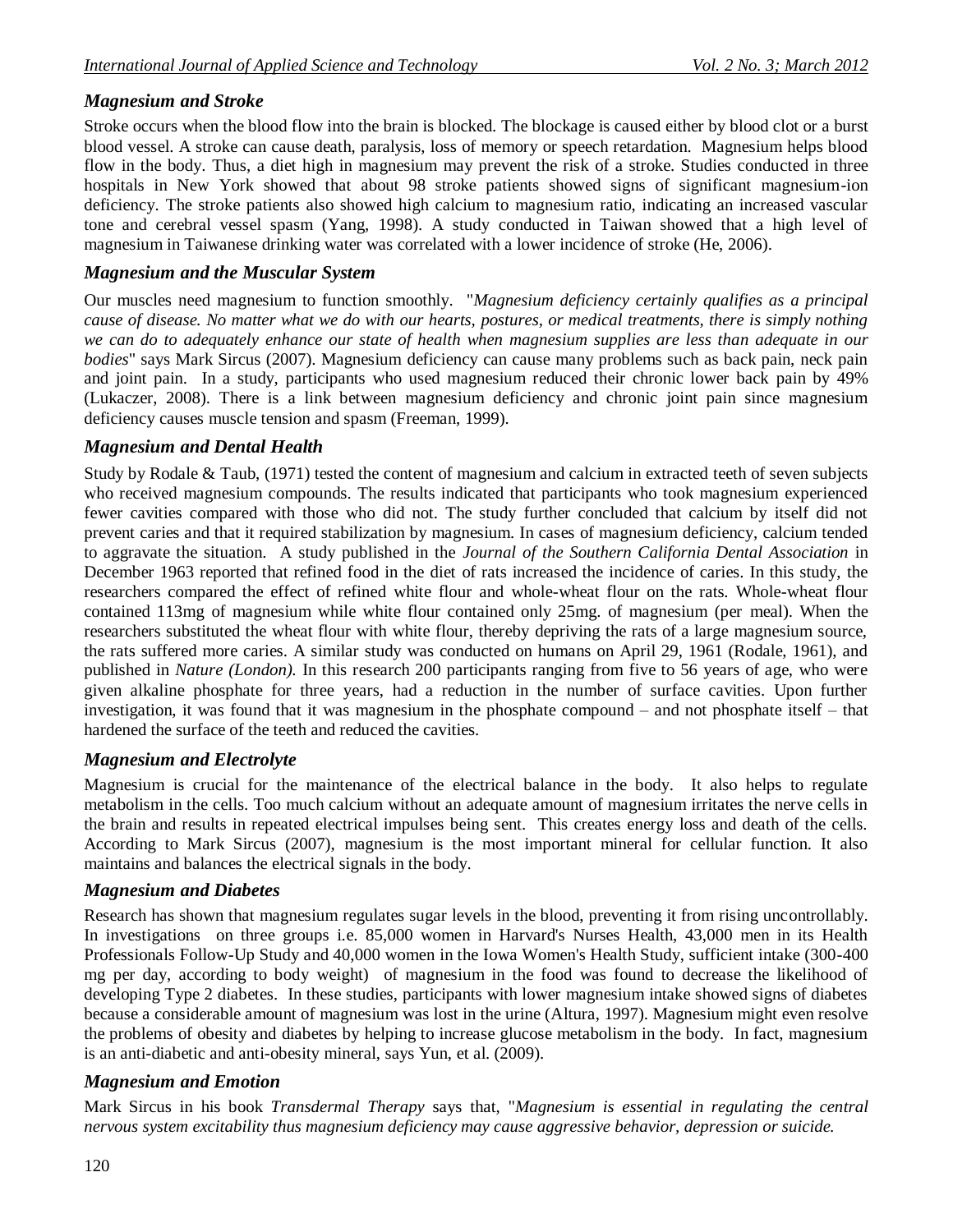*Magnesium calms the brain and people do not need to become severely deficient in magnesium for the brain to become hyperactive."* Sircus (2007) continues to stress that "Magnesium is the second most abundant intracellular and the fourth most abundant cation *(positively charged ion)* in the body. It is an essential trans membrane and intracellular modulator of cellular electrical activity. As such, its deficiency in the body is nothing short of disastrous for cell life. Yet, this fact is not widely known." Studies also postulate that magnesium can reduce depression, irritability, anxiety and tension (Community Pharmacy, 2003). In a study of 500 depressed participants, Dr. R.H. Cox and Dr. Shealy found that most of the participants were magnesium deficient. The study concluded that clinics should use magnesium as a therapy for those who were suffering from chronic depression (Cox, 1996).

## *Magnesium and Calcification*

Magnesium is crucial for regulating the amount of calcium in the blood and in the cells of the body. Magnesium controls how much calcium should be available in the cells for the necessary electrical transmissions. Once calcium does its job, magnesium immediately intervenes and stops excess calcium from causing damage to the cells by way of calcification and hyper-excitability. Calcification in the cells causes many diseases such as heart disease, high blood pressure, asthma and headache. In this regard, magnesium is a natural calcium channel blocker. We cannot ignore the importance of calcium and magnesium in our bodies because these two minerals always induce a reaction from each other. The growth of human cells, cell division and intermediary metabolism need magnesium. These processes can be compromised if there are excessive amounts of calcium in the body.

## *Magnesium and Stress*

Magnesium is an important mineral and is a constituent for hundreds of enzymes in the body. It is a crucial mineral for relieving stress. According to Dr. Leo Galland, a stressed person depletes magnesium from his/her body. (Dr. Leo Galland Integrated Medicine: [http://www.healthy.net\)](http://www.healthy.net/) Magnesium relaxes muscles, rejuvenates cells and tissues. Magnesium protects the arteries, vessels and veins from high blood pressure caused by daily stress. It helps our kidneys, hearts, brains, adrenal and nervous systems to function well. Magnesium clearly eliminates stress and calms down our central nervous system. When a person is in a stressful situation, the level of adrenalin (a stress hormone) is increased, and this causes the blood pressure to go up too. When we are mentally and physically under stress, magnesium is released from blood cells and directly enters the blood plasma before finally exiting through the urine [\(http://www.healthy.net/\)](http://www.healthy.net/). As can be seen from the discussion above, the body is deprived of magnesium during severe stress. The more stressed you are, the more magnesium is lost, and when the magnesium level gets lower, the stress level gets higher. This will result in a downward spiraling of health. In addition, in a stressful situation, the level of adrenalin in the body increases, thus increasing the likelihood of losing magnesium from the cells. Our bodies need magnesium to burn sugar to increase energy. Magnesium reenergizes the body and helps the body to calm down immediately.

## *Magnesium and Depression*

Magnesium deficiency disrupts the biochemical function in the human body especially the nervous system. Studies (George Eby Research Institute, 2006) indicate that magnesium – rather than pharmaceuticals – is the best treatment for patients suffering from major depression. Magnesium is involved in hundreds of biochemical reactions in the body (Bliss, 2004). It is safe and has no side effects. Magnesium boosts our energy and helps us to relax and function better. Magnesium is the second most common mineral for the control of human nervous and muscle contraction (Sircus, 2007). A study by Brar et al. (2009) found that stress hormones depleted magnesium and caused damage to the body. However, patients had been known to recover from major depression using magnesium for treatment. This mineral helped participants to recover from traumatic brain injuries, headaches, suicidal thoughts, anxiety and postpartum depression (Eby & Eby, 2006). Considering the varied functions of magnesium, it is not surprising, therefore, that its depletion can lead to a nervous breakdown, including major depression. Magnesium is considered by researchers as the most effective natural antidepressant. See what Eby & Eby, 2006) says: *"Magnesium deficiency is well known to produce neuropathologies. Only 16% of the magnesium found in whole wheat remains in refined flour, and magnesium has been removed from most drinking water supplies, setting a stage for human magnesium deficiency."* 

Magnesium regulates the flow of calcium ions in neuronal calcium channels, thus helping to regulate neuronal nitric oxide production. In magnesium deficiency, neuronal requirements for magnesium may not be met, causing neuronal damage which could manifest as depression.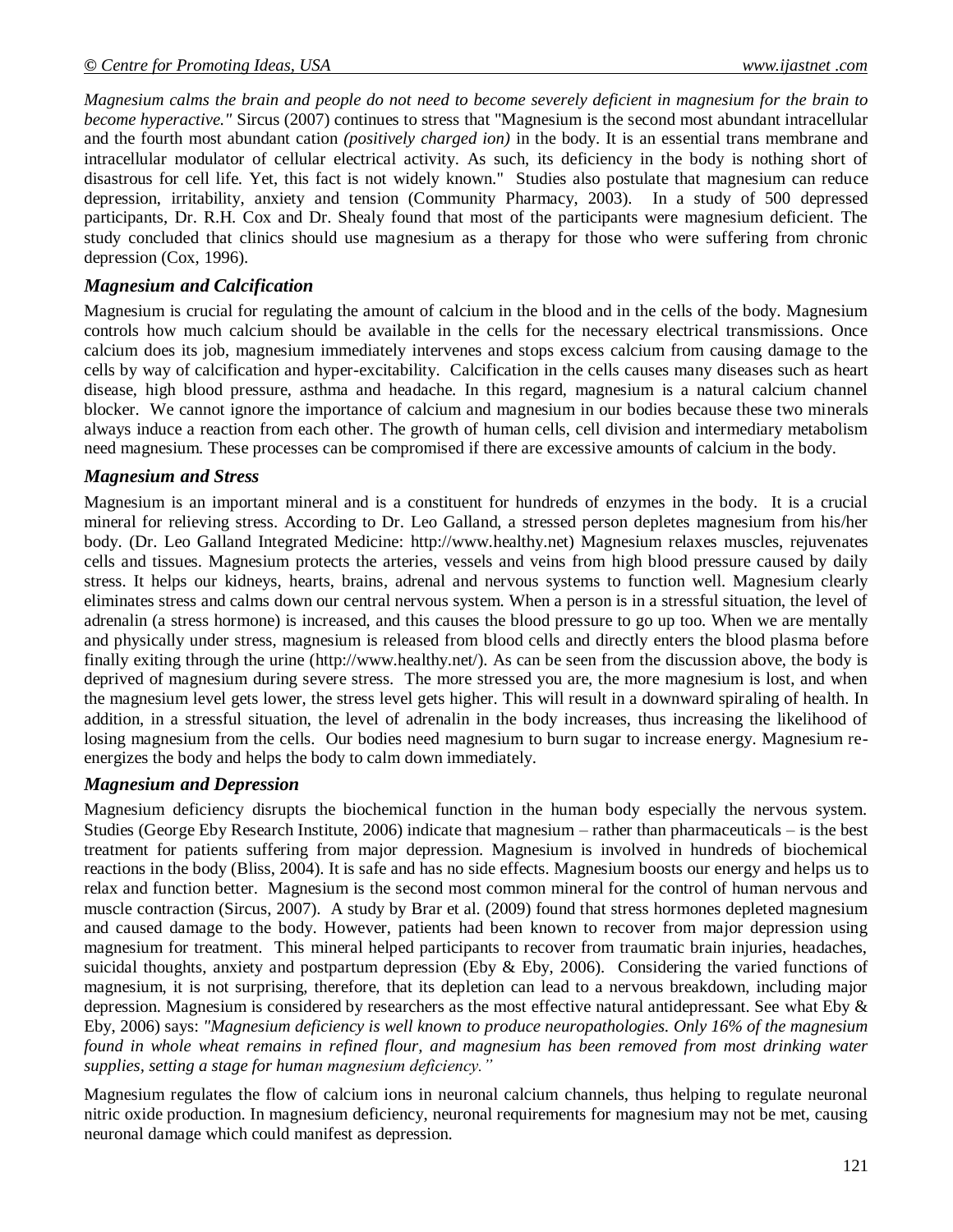Magnesium treatment is hypothesized to be effective in treating major depression resulting from intraneuronal magnesium deficits. These magnesium ion neuronal deficits may be induced by stress hormones, excessive dietary calcium as well as dietary deficiencies of magnesium. Eby and Eby, (2006) reported that *"rapid recovery (less than 7 days) from major depression was achieved using 125-300 mg of magnesium (as glycinate and taurinate) with each meal and at bedtime. Dietary deficiencies of magnesium, coupled with excess calcium and stress, may cause many cases of other related symptoms including agitation, anxiety, irritability, confusion, asthenia, sleeplessness, headache, delirium, hallucinations and hyper-excitability, with each of these having been previously documented.* 

*The possibility that magnesium deficiency is the cause of most major depression and related mental health problems including IQ loss and addiction is enormously important to public health. As such, this is a subject recommended for immediate further study."*

## *Magnesium and Anxiety Treatment*

Anxiety is triggered by the body's response to exhaustion, mental stress or emotion. The body reacts to the fight or flight response. According to Dr. Carolyn Dean (2007), magnesium is a possible solution to treating anxiety or depression. Shower your depleted body with magnesium chloride and you may immediately feel the relief. It is cheap, easy to use and does not promote suicidal tendencies. Studies indicate that many of the disorders or health problems such as allergies, chemical sensitivities, anxiety and psychiatric disorders, aorta strength, asthma, Attention Deficit Disorder, calcification of soft tissues including heart valve and diabetes are all related to magnesium deficiencies (Yang, 1998). "Depression and anxiety are much related and I think magnesium helps reduce the same phenomena in the brain. I would always recommend that people use a nutritional approach to depression before actually using antidepressants because mostly they don't work well," says Dr. Carolyn Dean. Dr. Michael B. Schachter M.D., F.A.C.A.M. (1996) has this to say:"Magnesium deficiency can cause anxiety, insomnia, and other mental illness. Magnesium is an extremely important and valuable mineral, whose value for

good health is just being recognized by conventional physicians. Virtually all biochemical reactions in the body are mediated through enzyme systems. An enzyme system generally consists of three parts. They are a specific protein molecule, another smaller organic compound, which is often a vitamin, such as pyridoxine or vitamin B6, and finally a charged mineral, such as zinc, copper, manganese or magnesium.

Magnesium is a critical co-factor in more than 300 enzymatic reactions in the human body. Each mineral when dissolved in fluids has a characteristic electrical charge, called its valance. Minerals with a charge of plus 1, or univalent cations, include sodium and potassium. Minerals with a charge of plus 2, or divalent cations, include copper, zinc, manganese and magnesium. Potassium and magnesium are the most abundant cations found within the cells of the body with magnesium being the most abundant divalent cation." According to Dr. Natasha Turner, N.D, (Naturopathic Doctor) "Magnesium eases anxiety, improves sleep and stabilizes mood. Individuals with anxiety have been found to have lower levels of magnesium. This may be linked to the fact that a magnesium deficiency causes the release of adrenalin. Also, other studies have found that magnesium supplements reduce the release and effect of stress hormones on the heart, which is an indirect measure of the mineral's effect on the brain."

In his latest column, "Magnesium: The Stress Reliever", Dr Leo Galland called magnesium the "anti-stress mineral," that aids in relaxing nerves, relieving tension, assisting digestion, activating the metabolism of enzymes, protein and carbohydrate metabolism. Magnesium also modulates the electrical potential across all cell membranes. Magnesium is important in the production and transfer of energy, in muscle contraction, relaxation and in nerve functions. It also keeps vertebrae in their proper position, induces restful sleep, purifies and purges body tissues (combats acids, toxins, gases, impurities, and neutralizes poisons), and lowers fever. Magnesium is nature's Tranquilizer. It has a calming and wonderful effect on the nervous system. Essentially, the cure for anxiety disorder is simple. Take magnesium, magnesium and magnesium. The wonderful news is that anxiety can be treated fully by consuming sufficient quantities of magnesium to relax all tensed muscles.

## *Magnesium and Asthma*

As mentioned in the beginning of the chapter, asthma is a chronic lung disease characterized by inflamed, swollen and narrowed airways, making breathing difficult. Magnesium in fact promotes the opposite response by relaxing the muscles and making breathing easier. As such, sufficient intake of magnesium decreases asthma attacks and bronchial reactivity, while aiding proper lung functions.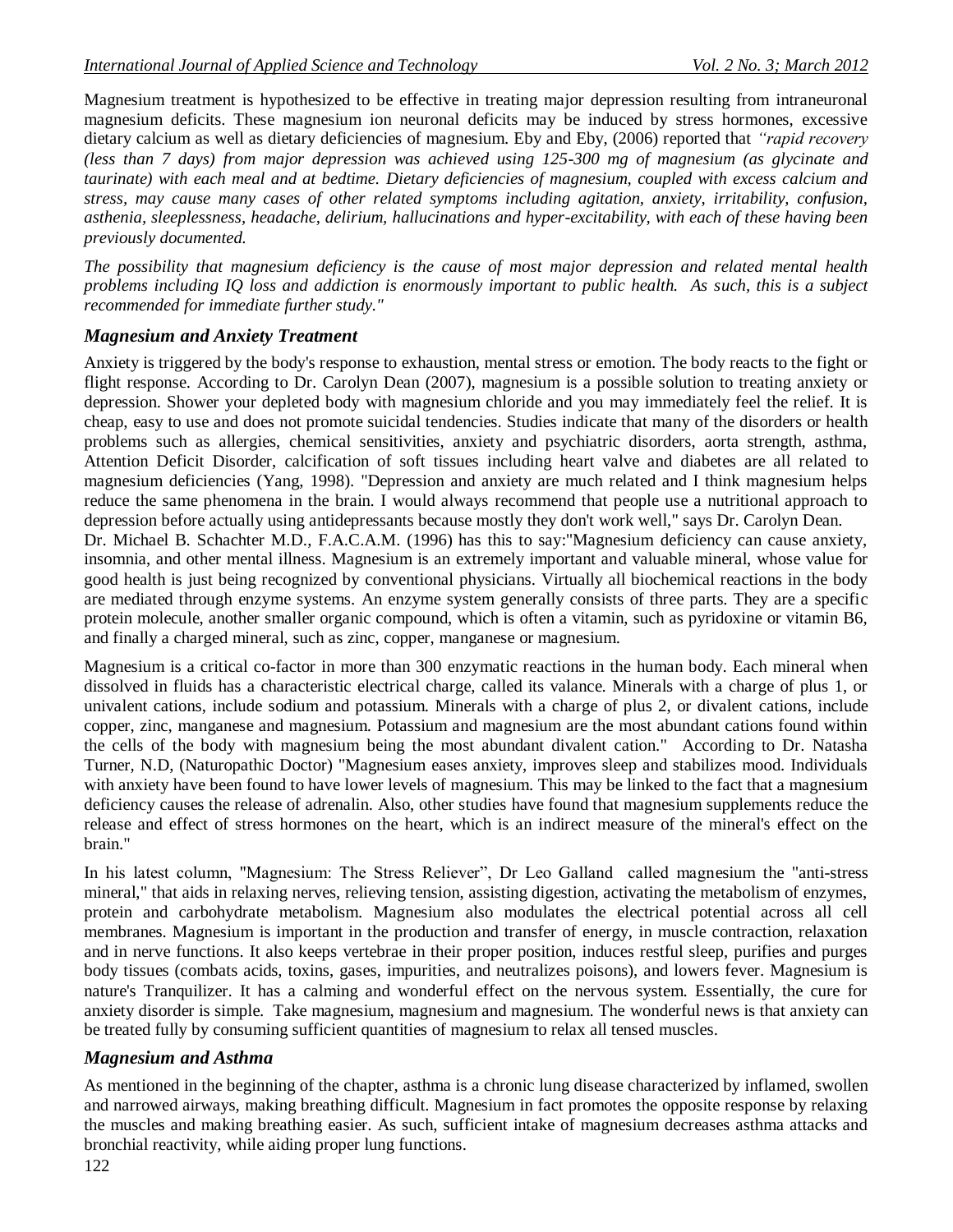Recent studies indicate that magnesium that is either inhaled or introduced intravenously has proven to be highly effective in controlling asthma (Alexandra, 2006). According to the above research there is a direct relationship between asthma and magnesium. Sufficient intake of magnesium helps children with asthma problems and reduces the severity of the disease compared to children with magnesium deficiency. The above study further showed that intravenous magnesium assisted patients in relaxing their muscles as well as acted as a large airway bronchodilator. Another study (Noppen et al., 2002) suggests that oral intake of enough magnesium is highly beneficial in treating asthma and other reactive airway diseases. On the other hand, low dietary consumption of magnesium is related to impaired lung function, bronchial hyperactivity and wheezing. Magnesium benefits asthmatic patients by easing their airways, inhibiting the contraction of the bronchial tube, and smoothening of their muscles (Hill et al., 1997).

A study by Gustafson (1996) found that magnesium caused bronchodilatation (the dilatation of the airways in the lungs due to the relaxation of surrounding muscles). The study concluded that the higher intake of magnesium was responsible for the reduced bronchial reaction in asthma. The above studies indicate the importance of magnesium in controlling an asthma attack. It is worth mentioning that eating a healthy diet is equally important. Following a strict diet can prevent allergies, which cause inflammation in the large air tube. Certain foods can cause an allergic reaction, triggering an asthma attack. Hence, maintaining an asthmatic diet diary can be useful. A diet that includes garlic, onion, fish and food rich in vitamin C makes the mucus thinner, thus making breathing easier. [\(http://www.asthmadiet.info\)](http://www.asthmadiet.info/)

## *The Link between Magnesium and Heart Disease*

Magnesium plays an important role in lowering blood pressure. Magnesium relaxes blood vessels and is thus necessary for normal blood pressure. Magnesium is also needed for balancing the electrolytes, sodium, potassium, magnesium and calcium in the body. Without a balance of magnesium and potassium in our bodies, we cannot maintain normal blood pressure. Magnesium is also necessary for maintaining the normal structure of blood vessels and to ensure that they function normally. Researchers have found that obesity in the abdominal region is another cause of heart disease (Seelig and Rosanoff, 2003). According to recent investigations (Seelig, 2003), magnesium is vital for regulating blood sugar and regulating blood pressure. Magnesium deficiency slows down cells communication and thus results in cell excitability. Magnesium also helps muscles and nerves function properly and thus keep the heart rhythm steady. Magnesium also helps to boost the immune system (Laurie, 2010).

Although medical science may not recognize the importance of magnesium in regulating heart functions, some doctors have, in fact, been prescribing magnesium for heart problems since the 1930s. (Mark, Dean, 2007) The importance of magnesium was observed to manage heart attack. Intravenous magnesium reduced the risk of heart attack by more than half. As thus, magnesium should be given to the patients as soon as possible after the heart attack. Magnesium helps to reduce damage to heart muscles as well as reduces hypertension or arrhythmia. This is because magnesium helps to dilate blood vessels and stops spasm in the heart muscle, and in the vessel walls. Magnesium is responsible for controlling the action of calcium; otherwise, there will be an increase in spasm. Magnesium also helps to break up blood clots (Dean, 2003).

*Dr. Winifred Nayler of the Baker Medical Research Institute describes the process in Heart Journal (March, 1967) as an electrochemical process that takes places within each cell of the heart. On the outer surface of each heart tissue cell, there is a thin filament known as actin. The actin reaches with a kind of magnetic attraction toward the center of the cell shortening its length. The result of many cells shortening at one time is contraction of the muscle. And it is calcium, fed to the actin by the bloodstream that provides both the stimulus and the means by which the actin does its work. A shortage of calcium must inevitably result in a weakened heartbeat, which can be speeded up by drug stimulants but cannot be strengthened, as long as the calcium is deficient. Even this simple explanation, we believe, points out the folly of treating a weak heartbeat with drugs, at least until the ability to absorb calcium and the quantity of calcium in the diet have been checked and corrected.To continue our analogy, however, when you understand that it takes a spark plug to ignite your gasoline, that isn't the end of the story. It also takes ignition points to direct electrical energy to the right spark- plug at the right time. And as Dr. Nayler tells us, while calcium is fundamentally necessary to the heartbeat, calcium will not do what it is supposed to do unless it is controlled in its turn by a sufficient quantity of magnesium in the system.*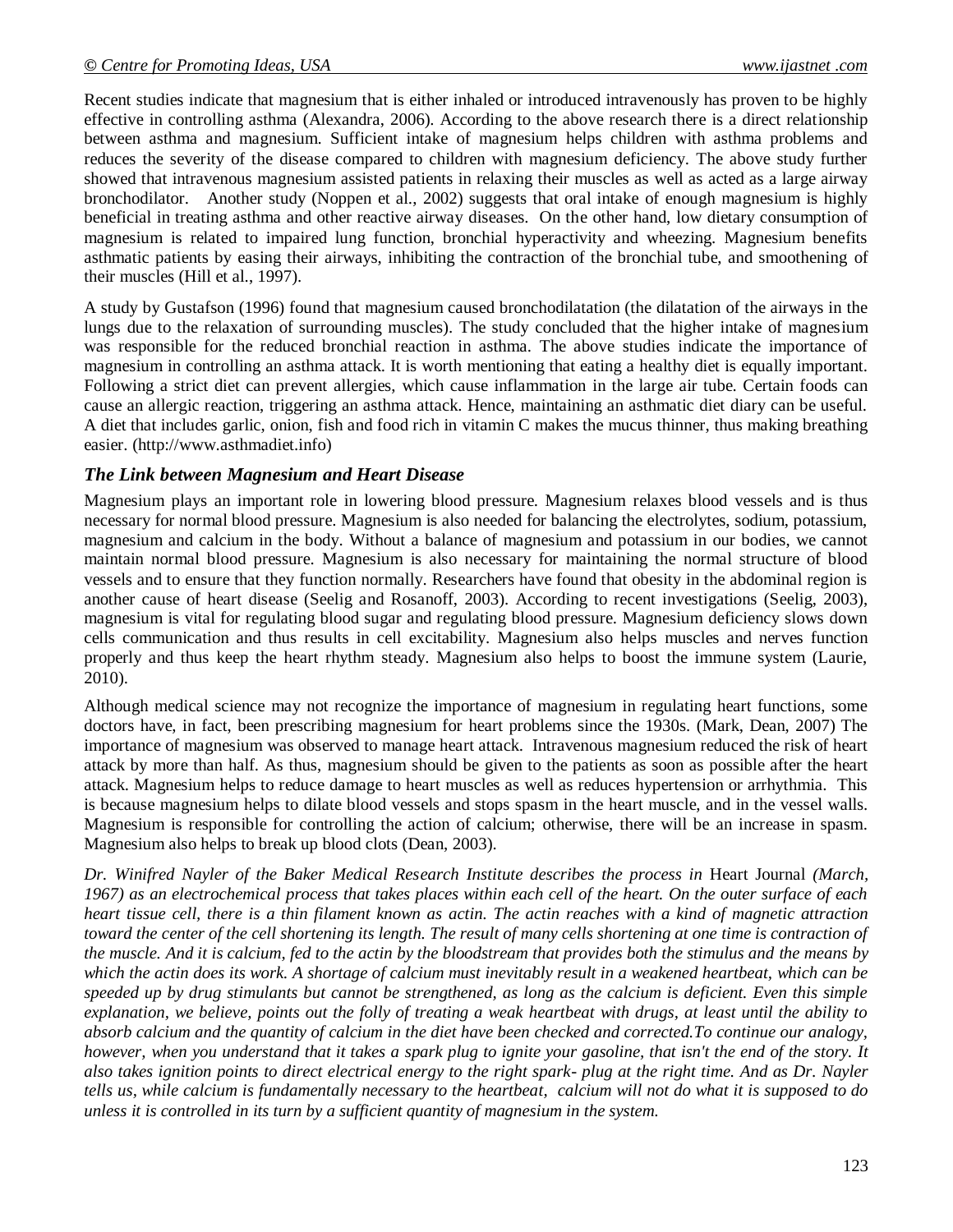*The reason for this, Dr. Nayler tells us, is that it is necessary for the actin alternately to absorb and release calcium. If it could not do both, the heart would either contract and stay contracted or else refuse to contract at all. For the heart to keep contracting and relaxing alternately requires that it be a very busy living chemical laboratory. And it is magnesium that seems to be the key element that actually regulates the heartbeat. How does it do it? By providing the tiny positive electrical charge that repels calcium, pushing it to the opposite side of the individual cell and reversing the contraction that has just taken place. Throughout the body, magnesium seems to be the mineral of basic importance in controlling the manner in which electrical charges are utilized to induce the passage of materials in and out of cells. Nor is the heart the only portion of the circulatory system that is affected and, in effect, controlled by whether we obtain enough magnesium in our diets.* (The Magnesium Web Site: MAGNESIUM ONLINE LIBRARY)

Magnesium helps people with Metabolic Syndrome X, *" a condition which is growing in the US at an alarming rate, and is characterized as a single person having multiple major risk factors for heart disease: High blood sugar/Insulin resistant, high blood pressure, obesity, high cholesterol. Dr. Lawrence M. Resnick, MD, (2004) a practicing physician, researcher and professor of medicine at Cornell University Medical College, spent many years researching the role that the magnesium-calcium balance plays in human health. Their studies concluded that as the magnesium levels within cells fall, the calcium levels rise. The resulting magnesium-calcium ratio imbalance affects cells in such a way as to bring on Metabolic Syndrome X."* Dr. Lawrence M. Resnick, MD, (2004). *Innovative Researcher in Hypertension Who Hypothesized Metabolic Syndrome Findings that Potentially Affected the Treatment of More than 47 Million Americans with the Condition.* 

*[http://www.chabad.org/news/article\\_cdo/aid/137308/jewish/Lawrence-M-Resnick-MD.htm](http://www.chabad.org/news/article_cdo/aid/137308/jewish/Lawrence-M-Resnick-MD.htm)*

## *Magnesium and Diabetes*

The main problem of diabetes 1 and 2 is the absence of insulin or cells not responding to insulin, even if insulin is present. So the body gets no fuel and cannot function. Magnesium is a precious mineral which regulates the release and activities of insulin. According to Dr. Natasha Turner, N.D, *"Magnesium is important to carbohydrate metabolism. It may influence the release and activity of insulin, the hormone that helps control blood glucose levels. Elevated blood glucose levels increase the loss of magnesium in the urine, which in turn lowers blood levels of magnesium. This explains why low blood levels of magnesium are seen in poorly controlled type 1 and type 2 diabetes. These low levels of the mineral may also contribute to hypertension commonly found with many diabetics."*

The link between magnesium and diabetes is well known among researchers. The major cause of insulin resistant cells is the deficiency of magnesium in the body. When the pancreas releases insulin, magnesium ensures that the insulin receptor sites are clear for insulin to enter the cells with glucose (Jerry L., 2000). Magnesium is vital for all our cells to function. Without magnesium, hundreds of our body's enzymes will not work properly. Magnesium plays an important role in blood glucose regulation. Research has shown the actual effects of magnesium in people suffering from type 2 diabetes. Subjects who consumed large quantities of magnesium, especially from magnesium-rich food, did not develop Type 2 diabetes. Researchers examined around 39,000 subjects, mostly women with no history of diabetes, heart disease or cancer. Participants who had a higher intake of magnesium had a lower likelihood of developing Type 2 diabetes.

About 23.6 million people suffer from diabetes 2 in the USA alone, and this was one of the leading causes of death in 2006 (2007 USA National Diabetes Fact Sheet). Two studies conducted by researchers in the Harvard School of Public Health and Harvard Medical School found that magnesium was associated with the reduction of diabetes 2 among participants in 2004. The findings were published in the January 2004 issue of *Diabetes Care*.In these studies, magnesium is shown to have played a positive role in reducing the risk of diabetes 2 among the participants. It appears that men and women of all ages benefit from the intake of magnesium to reduce their risks of being afflicted with diabetes 2. A similar study also published in the *Journal of the American College of Nutrition*, has indicated that higher magnesium intake could reduce the risk of developing type 2 diabetes, because women with higher magnesium intake have been shown to have greater sensitivity to insulin. [\(http://magnesiumrichfoods.com/67/magnesium-and-diabetes/\)](http://magnesiumrichfoods.com/67/magnesium-and-diabetes/)

A study confirmed that people who are suffering from diabetes actually benefit from increasing the amount of magnesium in their diet (Salynn, 2003). The study further suggested that consuming magnesium rich food helps people in diabetes risk category to lower their risk of diabetes 2.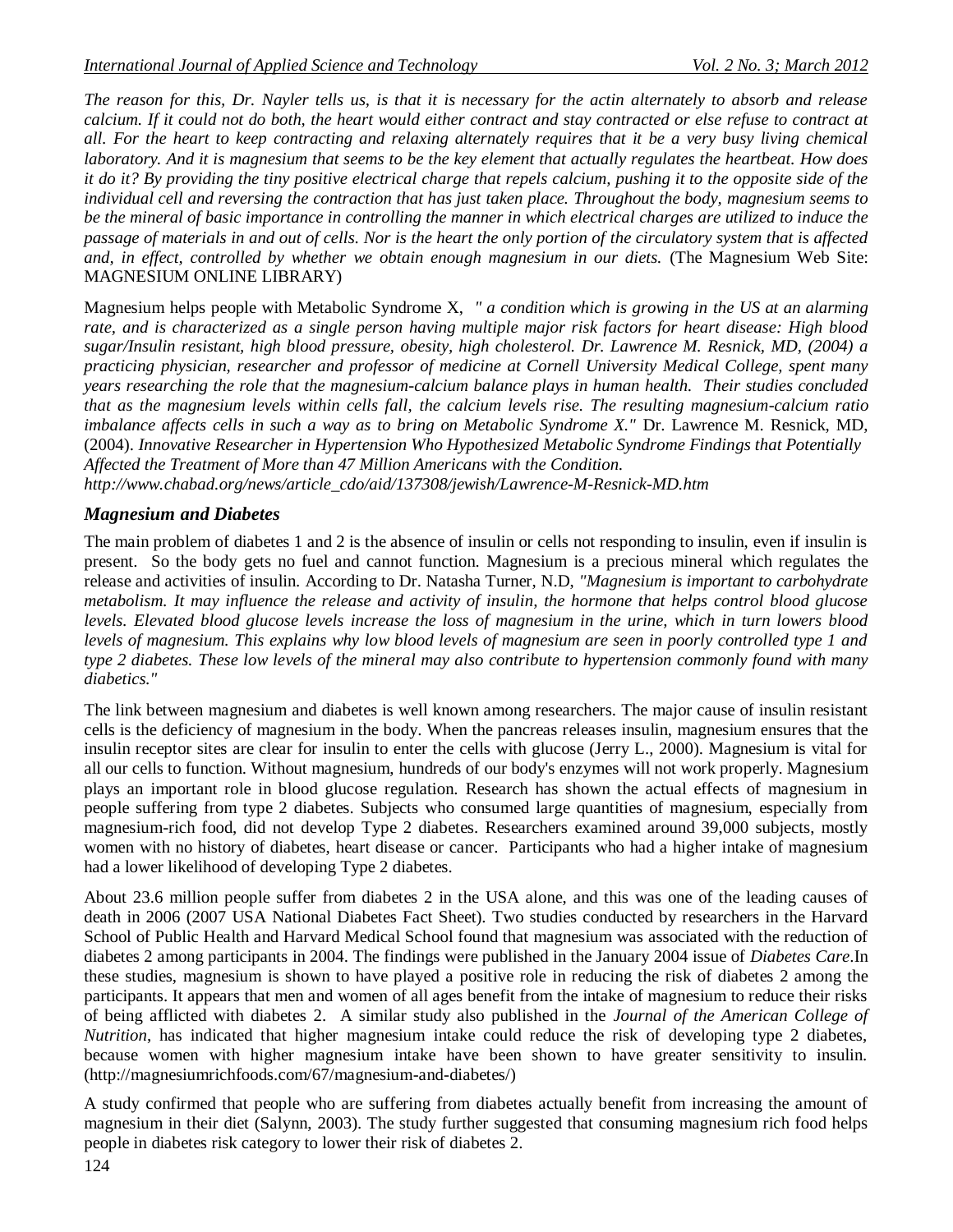In her remarkable book *The Magnesium Miracle*, Dr Carolyn Dean MD, writes: "If magnesium is in short supply, sugar stays in the blood stream, and as it becomes elevated, symptoms of diabetes appear." In 1997, Dr. Resnick published an article in the *American Journal of Hypertension* in which he stated "*A link between magnesium, diabetes mellitus, and hypertension seems established beyond reasonable doubt. The lower the level of magnesium, the stiffer are the blood vessels, and the higher the blood pressure, the greater the insulin resistance." "A consensus panel convened by the American Diabetes Association has recommended that all persons with diabetes who are at high risk for high blood pressure be tested and, if a problem is found, treated with a magnesium chloride supplement*." [\(www.magnesiumdirect.com/diabetes.aspx\)](http://www.magnesiumdirect.com/diabetes.aspx) .

#### *Conclusion*

Magnesium deficiency is one of the major factor in many sever illness such as chronic joint pains, heart attack, heart disease, asthma, anxiety, depression, fatigue, diabetes, migraine and panic attack. As thus, magnesium deficiency is a serious condition in which there is an insufficient amount of magnesium in the body to help the proper function of various organs in the body. People with magnesium deficiency are always tired, irritable, nervous, stiffness in the muscles and difficult to concentrate. Evidence suggests that magnesium has an important function in many biochemical and physiological process, which directly affects human Lung function, asthma management, joints pain, smoothening of muscle function, neuromuscular excitability, immune function, inflammation, and oxidative stress. Evidence further signifies that magnesium balances calcium and easily regulates blood pressure. Magnesium also metabolizes energy and helps in muscle contraction as well as bone mineralization. Study indicates that magnesium is responsible for the activation of more than 300 enzymes in the body. Most of these enzymes are involve in energy metabolism.

#### *References*

- Alexandra, G.K. (2006). The Relationship of Asthma, Magnesium Status and Inflammatory Responses is influenced by Gender and Body Mass Index. Dissertation, University of South Florida. Tampa.
- Altura, B.M., B.T. (1995). "Magnesium in Cardiovascular Biology."*Scientific American*, Science & Medicine, May/June 28-37.
- Bliss, R.M. (2004). Lack Energy? Maybe It's Your Magnesium Level. *Agricultural Research. Vol. 52, Iss. 5; pg. 8.*
- Brar, S. H., Manu, M. Peter, (2009). Magnesium as a Biodegradable and Bioabsorbable Material for Medical Implants. JOM, Vol. 61, Iss, 9, p. 31
- Cox RH, Shealy CN, Cady RK, Veehoff D, Burnetti Awell M. Houston R, (1996). "Significant magnesium deficiency in depression." *J Neurol Orthop Med Surg*, vol 17, pp. 7-9,
- Dean C. (2007). The Magnesium Mericle. Ballantine Books, New York.
- Eby GA, Eby KL. (2006). Rapid recovery from major depression using magnesium treatment.*Med Hypotheses*. 67(2):362-70.
- Eby GA, Eby KL. (2010). Magnesium for treatment-resistant depression: a review and hypothesis. *Med Hypothesis.* 74(4):649-60.
- Freeman, M. (1999). J is For Joints. *Beauty counter, p.6*
- Gustafson, T. Boman, K. Sand Strom, T (1996) Skeletal Muscle Magnesium and Potassium in Asthmatic treated with oral beta2-agonists. *European Respiratory Journal,* P. 237-240
- Hill,J. Micklewright, S. Britton (1997). Investigation of the Effect of short-term change in dietary magnesium intake in Asthma. *European Respiratory Journal*. P. 2225-2229
- Itoh, K., Kawasaki, T., Nakamura, M. (1997). "The effects of high oral magnesium supplementation on blood pressure, serum lipids and related variables in apparently healthy Japanese subjects." *British Journal of Nutrition*, 78(5):737-50.
- Jerry L. Nadler, MD. (2000). Diabetes and Magnesium: The Emerging Role of Oral Magnesium Supplementation. *The Magnesium Report,* Clinical, Research, and Laboratory News for Cardiologists, Third Quarter.
- Kazak, G.A. (2006). the Relationship Asthma, Magnesium and Inflammatory Responses is Influenced by Gender and Body mass Index. Doctorate Thesis. University of California.
- *Laurie Budgar.* (2010). Natural Foods Merchandiser. *Boulder*:Vol. 31, Iss. 2; pg. 26.
- Lokaczer, M. (2008). Oh My Aching Back. Natural food Merchandiser, Vol, 29, issu, 9, p.40.